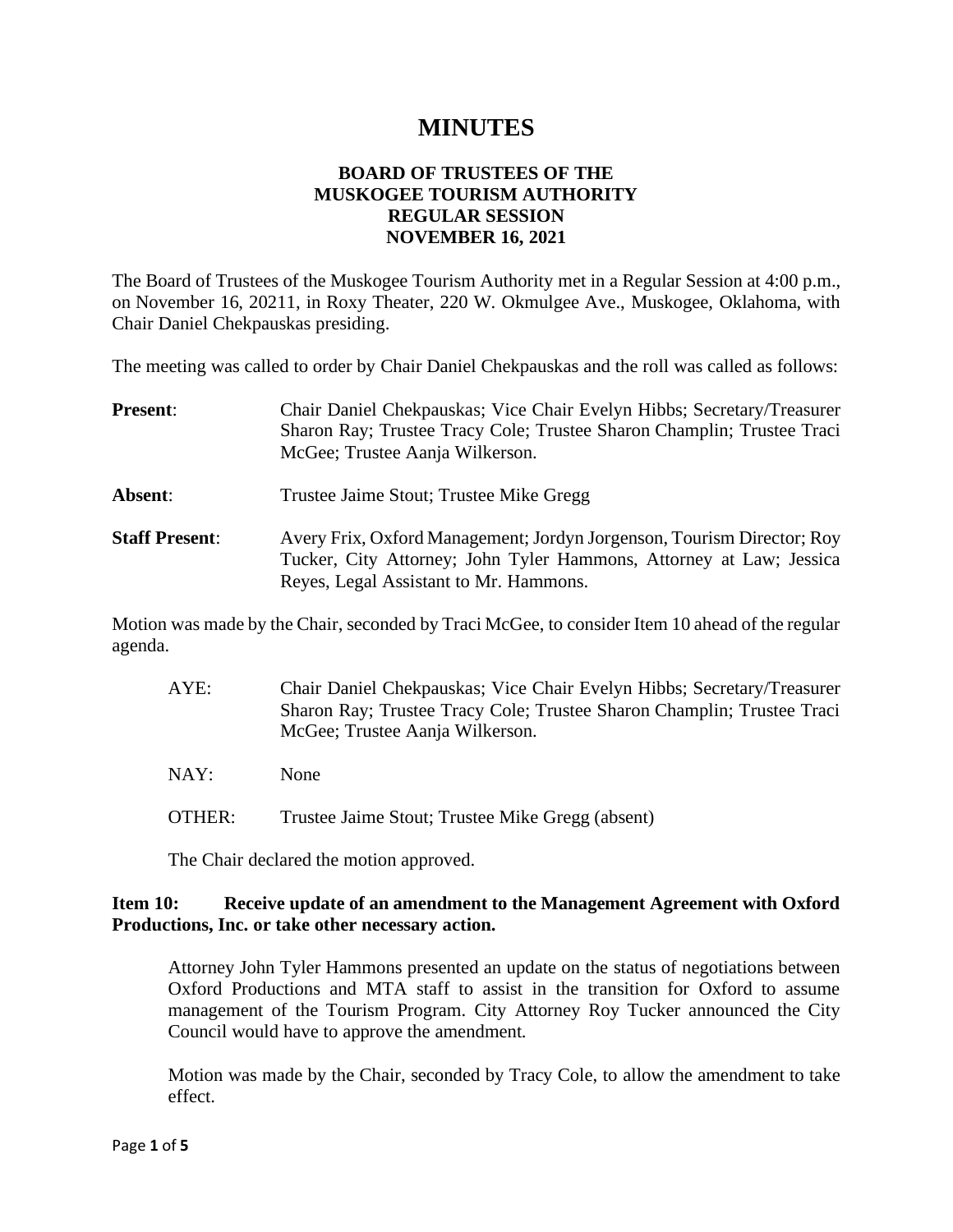| AYE: | Chair Daniel Chekpauskas; Vice Chair Evelyn Hibbs; Secretary/Treasurer<br>Sharon Ray; Trustee Tracy Cole; Trustee Sharon Champlin; Trustee Traci<br>McGee; Trustee Aanja Wilkerson. |
|------|-------------------------------------------------------------------------------------------------------------------------------------------------------------------------------------|
| NAY: | <b>None</b>                                                                                                                                                                         |

OTHER: Trustee Jaime Stout; Trustee Mike Gregg (absent)

The Chair declared the motion approved.

## **Item 1: Consider approval of the minutes of the October 21, 2021 meeting or take other necessary action.**

Motion was made by Trustee Traci McGee, seconded by Evelyn Hibbs, to approve the minutes for October 21, 2021.

- AYE: Chair Daniel Chekpauskas; Vice Chair Evelyn Hibbs; Secretary/Treasurer Sharon Ray; Trustee Tracy Cole; Trustee Sharon Champlin; Trustee Traci McGee; Trustee Aanja Wilkerson.
- NAY: None
- OTHER: Trustee Jaime Stout; Trustee Mike Gregg (absent)

The Chair declared the motion approved.

## **Item 2: Consider approval of financials and claims for October 2021 or take other necessary action.**

Motion was made by Trustee Traci McGee, seconded by Evelyn Hibbs, to approve the minutes for October 21, 2021.

- AYE: Chair Daniel Chekpauskas; Vice Chair Evelyn Hibbs; Secretary/Treasurer Sharon Ray; Trustee Tracy Cole; Trustee Sharon Champlin; Trustee Traci McGee; Trustee Aanja Wilkerson.
- NAY: None
- OTHER: Trustee Jaime Stout; Trustee Mike Gregg (absent)

The Chair declared the motion approved.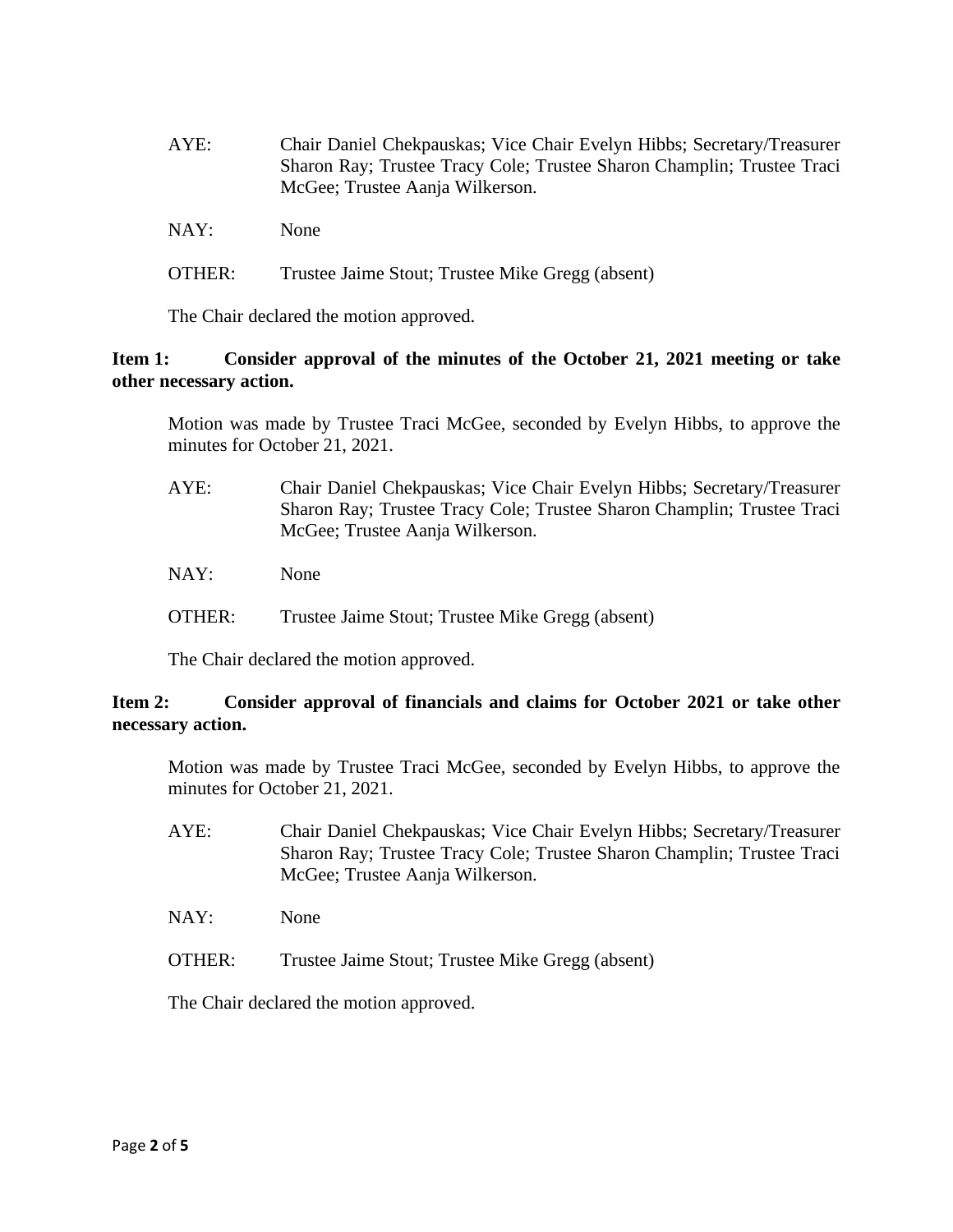## **Item 3: Receive a presentation from the company Megaphone Pro Solutions, Inc. or take other necessary**

The Chair declared no action would be taken but did invite Megaphone to present presentation to the board at a later date.

Trustee Jamie Stout entered the meeting at 4:08 PM

## **Item 4: Receive report from the Executive Director of Tourism or take other necessary action**

Tourism Director Jordyn Jorgenson presented a report on her activities since the Board's October 2021 meeting. The Chair declared no action would be taken.

## **Item 5: Receive report from the management firm, Oxford Productions, Inc, on the operation of the Roxy Theater and their events or take other necessary action**

Mr. Avery Frix presented a report on the Roxy Theater's activities since the Board's October 2021 meeting. The Chair declared no action would be taken.

## **Item 6: Consider approval of visiting tracking contract with Datafly, or take other necessary action.**

Motion was made by Trustee Sharon Ray, seconded by Sharon Champlin, to approve the visiting tracking contract with Datafly.

- AYE: Chair Daniel Chekpauskas; Vice Chair Evelyn Hibbs; Secretary/Treasurer Sharon Ray; Trustee Tracy Cole; Trustee Sharon Champlin; Trustee Traci McGee; Trustee Jaime Stout; Trustee Aanja Wilkerson.
- NAY: None
- OTHER: Trustee Mike Gregg (absent)

The Chair declared the motion approved.

## **Item 7: Consider approval of the rental agreement for office space at the McEntee's building, or take other necessary action.**

Tourism Director Jordyn Jorgenson explained office space at the McEntee's building located at 315 W Broadway, Muskogee, OK 74401 is available for rent. Ms. Jorgenson explained the lease would include office space as well as space in the basement for potential use as a downtown visitor's center.

City Attorney Roy Tucker advised the City may consider such agreement a substantial change to the Tourism program which required City approval.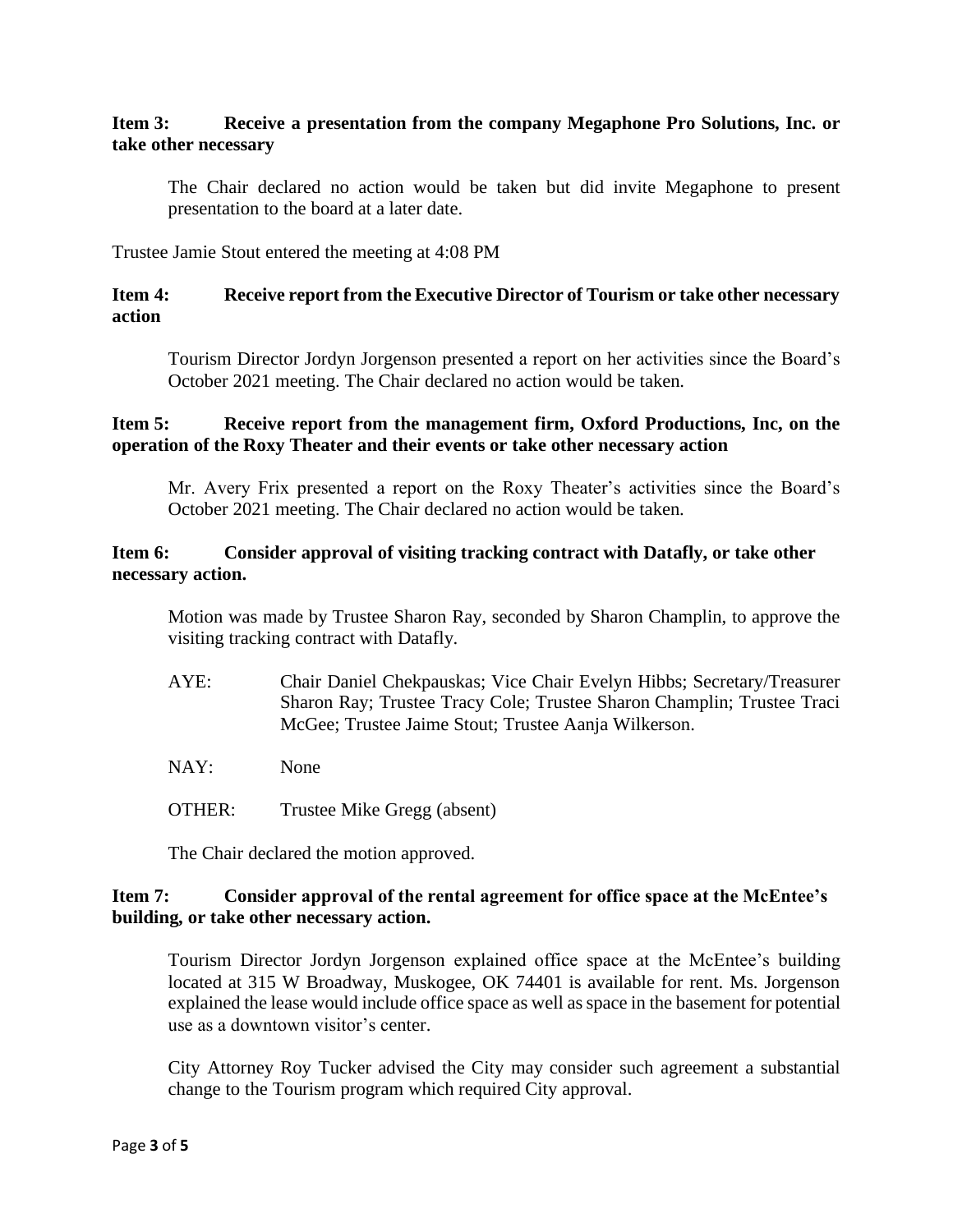Motion was made by Trustee Sharon Champlin, seconded by Tracy Cole, to authorize the Chair to negotiate and sign a rental agreement at the McEntee's building.

- AYE: Chair Daniel Chekpauskas; Vice Chair Evelyn Hibbs; Secretary/Treasurer Sharon Ray; Trustee Tracy Cole; Trustee Sharon Champlin; Trustee Traci McGee; Trustee Jaime Stout; Trustee Aanja Wilkerson.
- NAY: None
- OTHER: Trustee Mike Gregg (absent)

The Chair declared the motion approved.

Trustee Mike Gregg entered the meeting at 4:37 PM.

## **Item 8: Discuss and take action regarding the schedule for MTA monthly board meetings for 2022 as required by the Oklahoma Open Meeting Act.**

Motion was made by Trustee Sharon Champlin, seconded by Tracy Cole, to have the regular meeting of the MTA board occur on the third Thursday of each month in 2022 at 4 PM.

- AYE: Chair Daniel Chekpauskas; Vice Chair Evelyn Hibbs; Secretary/Treasurer Sharon Ray; Trustee Tracy Cole; Trustee Sharon Champlin; Trustee Mike Gregg; Trustee Traci McGee; Trustee Jaime Stout; Trustee Aanja Wilkerson.
- NAY: None
- OTHER: None.

The Chair declared the motion approved.

## **Item 9: Consider approval of recommendations from the Advisory Committee, or take other necessary action.**

The Chair declared no action would be taken.

#### **Item 11: Consider an amendment to the budget for fiscal year '21-22, or take other necessary action.**

The Chair declared no action would be taken.